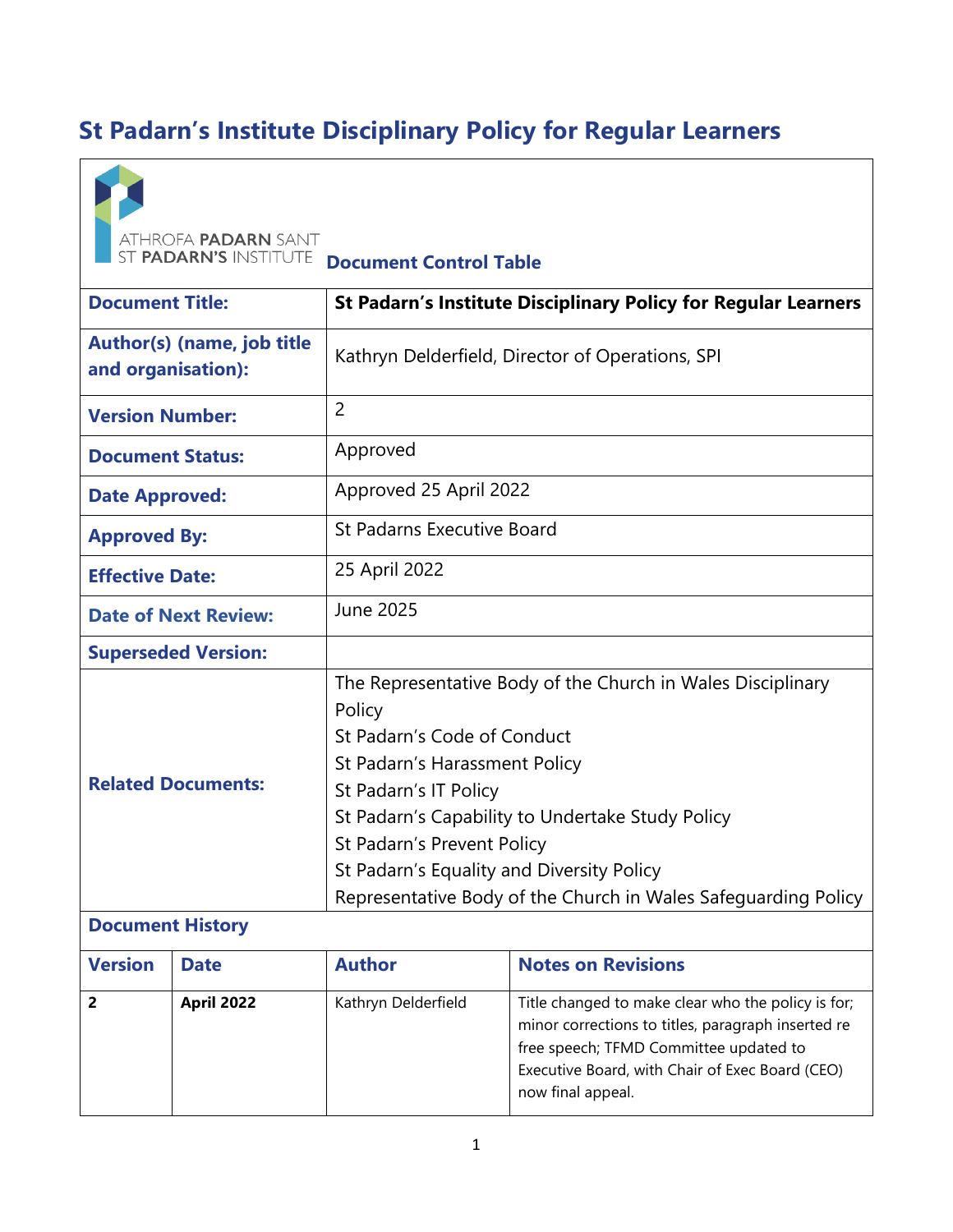# **St Padarn's Institute Disciplinary Policy for Learners**

#### **1. Contents of Policy**

- 1. Contents of Policy
- 2. Introduction
- 3. Scope
- 4. Procedures
- 5. Definitions
- 6. Support
- 7. Immediate Suspension
- 8. Confidentiality
- 9. Process involving more than One Student
- 10. Process for Disciplinary Procedures
- 11. Process for Disciplinary Hearings
- 12. The Disciplinary Hearing
- 13. Levels of Disciplinary Action
- 14. Appeals
	- 14.1 Appeals against Disciplinary action short of Dismissal
	- 14.2 Appeals against Dismissal

# **2. Introduction**

This policy covers St Padarn's Disciplinary procedures in relation to non-academic misconduct by learners registered on accredited and initial ministry programmes. It outlines the procedures that should be followed when an allegation of non-academic misconduct has been made. Academic misconduct will be dealt with under the relevant accrediting body's policy. Staff misconduct is covered by the Representative Body of the Church in Wales Disciplinary Policy.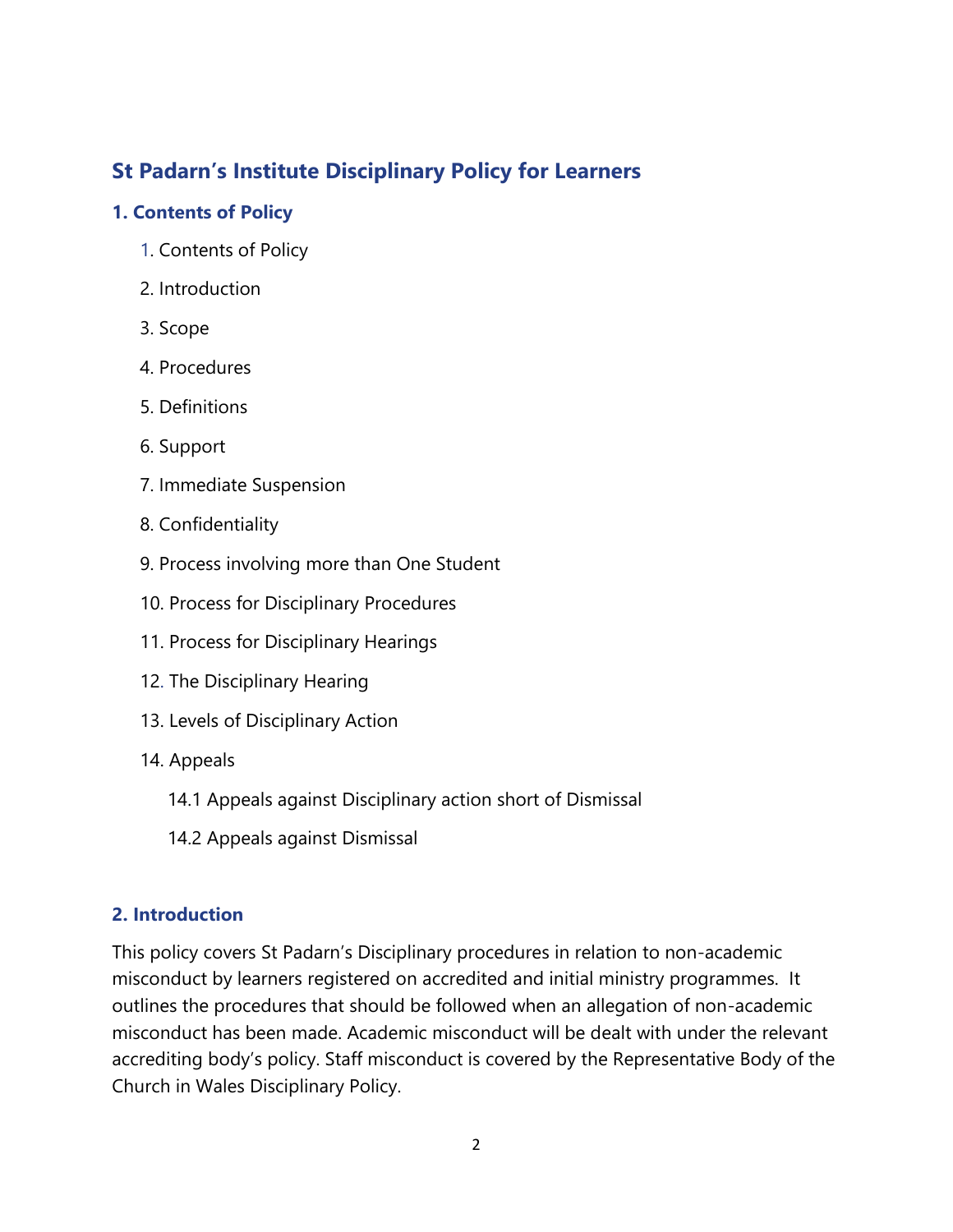#### **3. Scope**

This policy covers alleged non-academic misconduct by a learner occurring on or off St Padarn's premises (including via social media) where the behaviour has affected St Padarn's itself, another learner, a member of staff, or anyone visiting or taking part in St Padarn's activities. Contravention of St Padarn's or related Church in Wales policies may lead to disciplinary action.

St Padarn's may take disciplinary action against a learner of its own volition if the person who reports an incident does not wish to make a formal complaint.

#### **4. Procedures**

St Padarn's will consider which procedure(s) is most appropriate to be used in relation to an alleged offence. For example, where there are underlying physical or mental health issues then the Fitness to Practice Policy may be used. Learners will be informed of which policy is to be used.

# **5. Definitions**

The St Padarn's Code of Conduct sets out expected standards of behaviour and gives examples of non-academic misconduct. Any behaviour which contravenes this Code of Conduct will amount to a breach of discipline.

Breaches of discipline are likely to fall into one of the following categories:

- Actions which cause actual or potential distress or harm to others
- Actions which cause actual or potential damage to property of others
- Actions which may prevent or disrupt the normal functioning of St Padarn's
- Actions which may cause reputational damage to St Padarn's as a result of the misconduct of the alleged perpetrator
- Actions which impede or interfere with the pursuance of work/study of any of the St Padarn's Community, or impact on its normal operations

Examples of non-academic misconduct include:

- Antisocial behaviour
- Inappropriate, abusive, or threatening behaviour including on social media
- Compromising the safety or wellbeing of others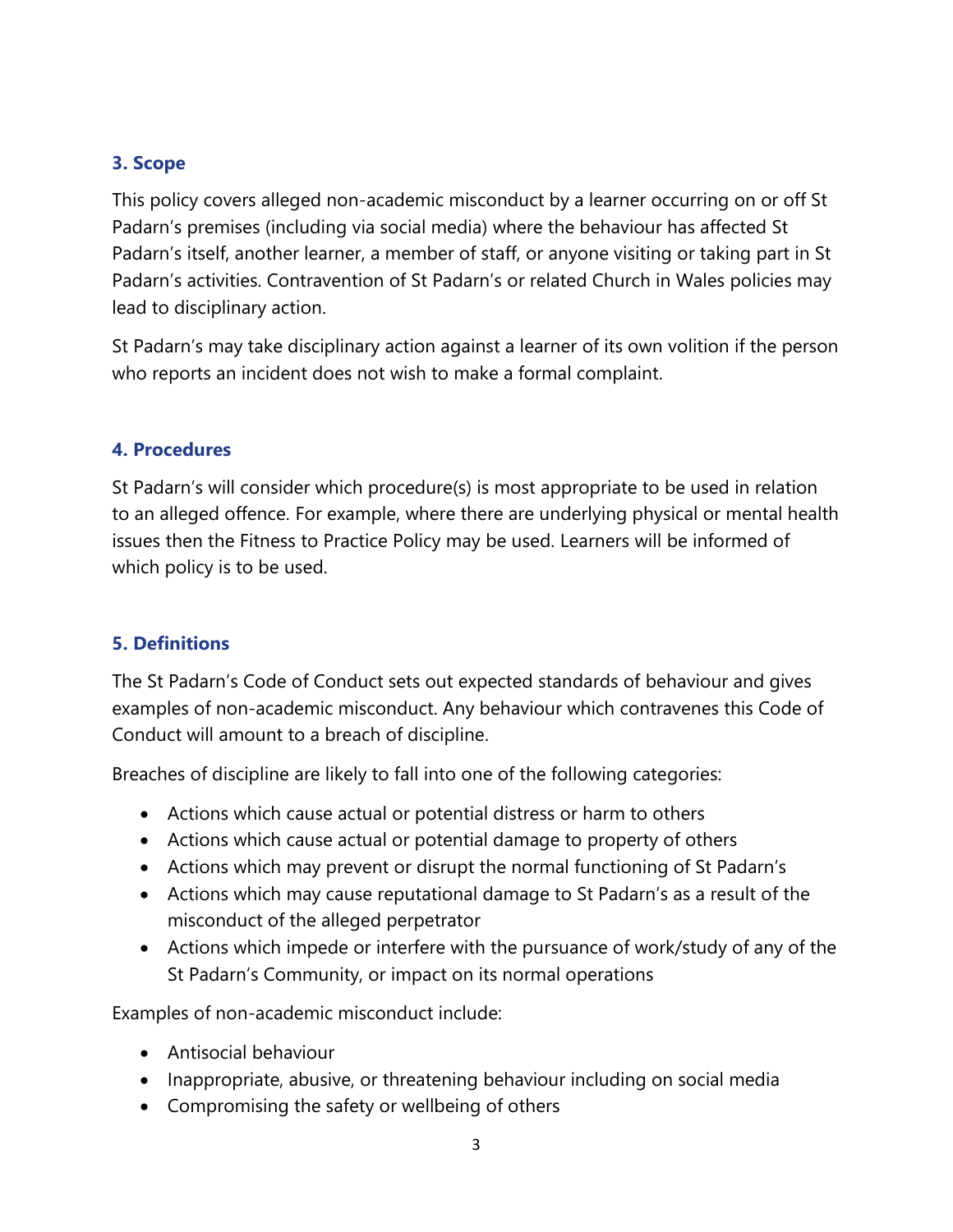- Sexual misconduct
- Violence, harassment and hate crimes
- Behaviour likely to bring St Padarn's into disrepute
- Internet access abuse
- Disruptive behaviour on St Padarn's premises, or at any of its activities
- Damage to St Padarn's property or abuse of its facilities
- Causing a health or safety concern
- Fraud
- Behaviour which may also constitute a criminal offence

Reasonable adjustments to the disciplinary process and in communicating the outcome will be made as appropriate for all parties who have a declared disability or health issues. A learner's disability may be a mitigating factor in relation to the alleged offence.

Learners will be able to bring a named representative with them to disciplinary hearings.

In exceptional circumstances where a learner is unable to represent themselves, someone may be appointed to represent them. A written request should be made to the Principal in these circumstances.

Learners have the opportunity to present any mitigating circumstances or factors which they believe should be taken into account. These would not normally be taken into account when deciding if a learner is guilty of an offence but may be taken into account when deciding the penalty.

Mitigating circumstances might be:

- The offence is a minor example of a serious offence
- It is a first offence
- The learner admits to the offence at the earliest opportunity
- The learner has expressed remorse
- The learner has compelling personal circumstances that affected their judgement

# **6. Support**

The welfare of those who are part of the St Padarn's community and those they come into contact within the course of St Padarn's activities is paramount. Any allegation of misconduct is likely to have an adverse impact on all parties involved (whether the incident is dealt with through a disciplinary process or criminal process).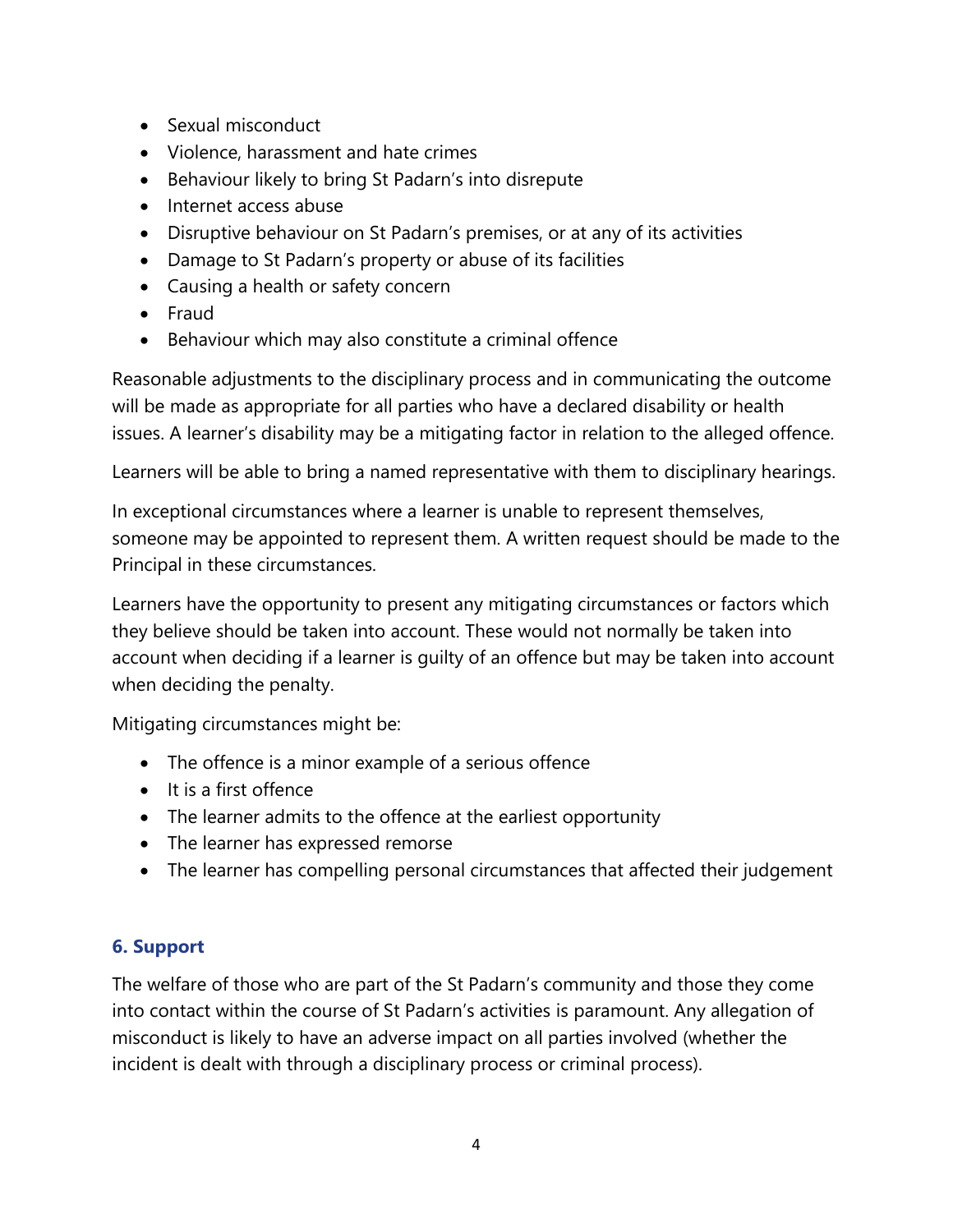St Padarn's will ensure that all parties involved in such incidents have access to support, information, advice, and assistance throughout the process, from the time of first disclosure or first reporting of the incident until the time when the relevant criminal and/or disciplinary process has been concluded. Where appropriate St Padarn's will refer to external support services to provide further specialised support. Support can take a range of forms, depending on what is needed and appropriate in each individual case. The disciplinary process may be suspended until access to appropriate support has been arranged.

All parties involved with the incident will be treated fairly and no presumptions will be made about any of the parties involved until the relevant criminal and/or disciplinary process has been concluded.

Support for the learner and complainant will not be provided by the same member of staff.

Staff will be able to access support through the HR Department.

Learners may decide that they would like a named representative (e.g., fellow learner, priest) to be copied into any communication in relation to their case. Such a request needs to be made by the learner in writing to the Principal. Legal representation is only allowed in exceptional circumstances.

Where a learner is acquitted of a criminal offence and no disciplinary action is taken against the learner, ongoing action may need to be taken outside of the disciplinary process to ensure the welfare and wellbeing of all parties.

Some of St Padarn's programmes are accredited by other institutions. As part of St Padarn's agreement with the institution St Padarn's operates under certain policies of that institution. Therefore, where an offence contravenes the accrediting institution's policies, that institution may need to be notified. In such a case, depending on the offence, the accrediting institution's disciplinary policy may supersede the St Padarn's disciplinary policy, or run alongside it.

# **7. Immediate Suspension**

In some circumstances, for example where the alleged offence is of a violent nature, it may be necessary to suspend the learner from some or all aspects of study while an investigation is carried out. Where the learner is engaged on an accredited course every endeavour will be made to put in place arrangements so that they will not be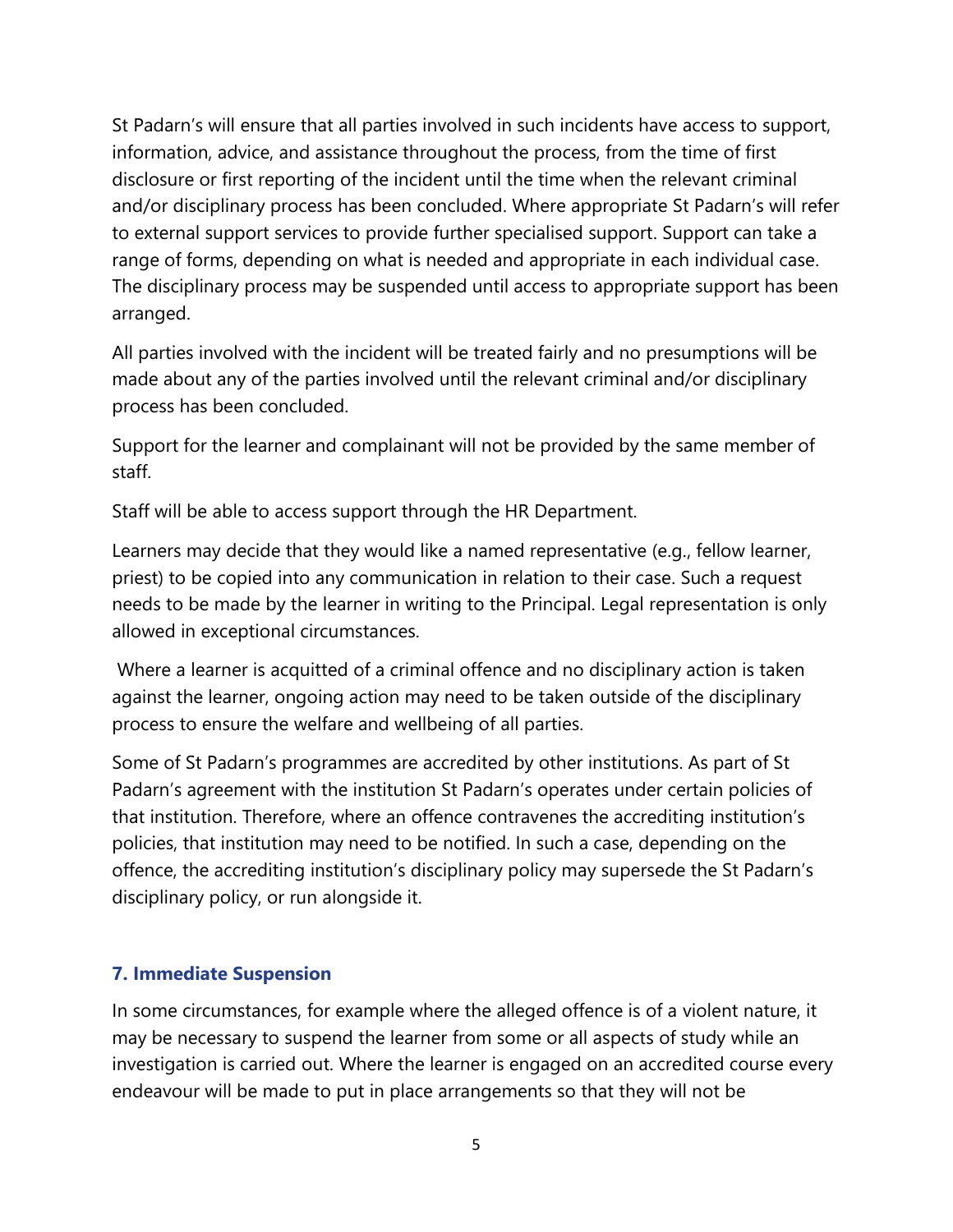disadvantaged while an investigation takes place. Registry will work with the relevant accrediting body where necessary.

In the event of external criminal processes being commenced in relation to the alleged misconduct, the procedures outlined in this policy may need to be adapted. Any adaptions will normally be discussed with all parties. Criminal proceedings would take priority over St Padarn's procedures. If criminal proceedings are dropped St Padarn's may still choose to investigate an offence. If a learner is found guilty by criminal proceedings the verdict may be taken into account in issuing penalties under St Padarn's disciplinary proceedings.

Any alleged offence of a safeguarding nature must be reported to the Church in Wales Safeguarding team. St Padarn's will take the advice of the Safeguarding team in dealing with any offences of a safeguarding nature.

#### **8. Confidentiality**

All those involved in disciplinary procedures should be made aware of the need for confidentiality. Any breach of confidentiality by staff, learners, or any contributors to St Padarn's will be treated seriously. All records must be kept in accordance with the Representative Body of the Church in Wales Data Protection Policy.

#### **9. Process involving more than One Student**

In cases of a group complaint, normally a spokesperson/representative will be appointed.

In cases of a joint or group allegation, care will be taken to ensure that all students will be able to have an equal opportunity to hear and respond to the allegations made against them. They will also be able to hear and respond to what others have said and to evidence that others have provided.

Where possible and practicable, joint or group allegations will be heard at a single panel meeting with all students in attendance. All students will be given the opportunity, normally as part of the investigative processes, to raise privately confidential or sensitive matters relating to mitigation.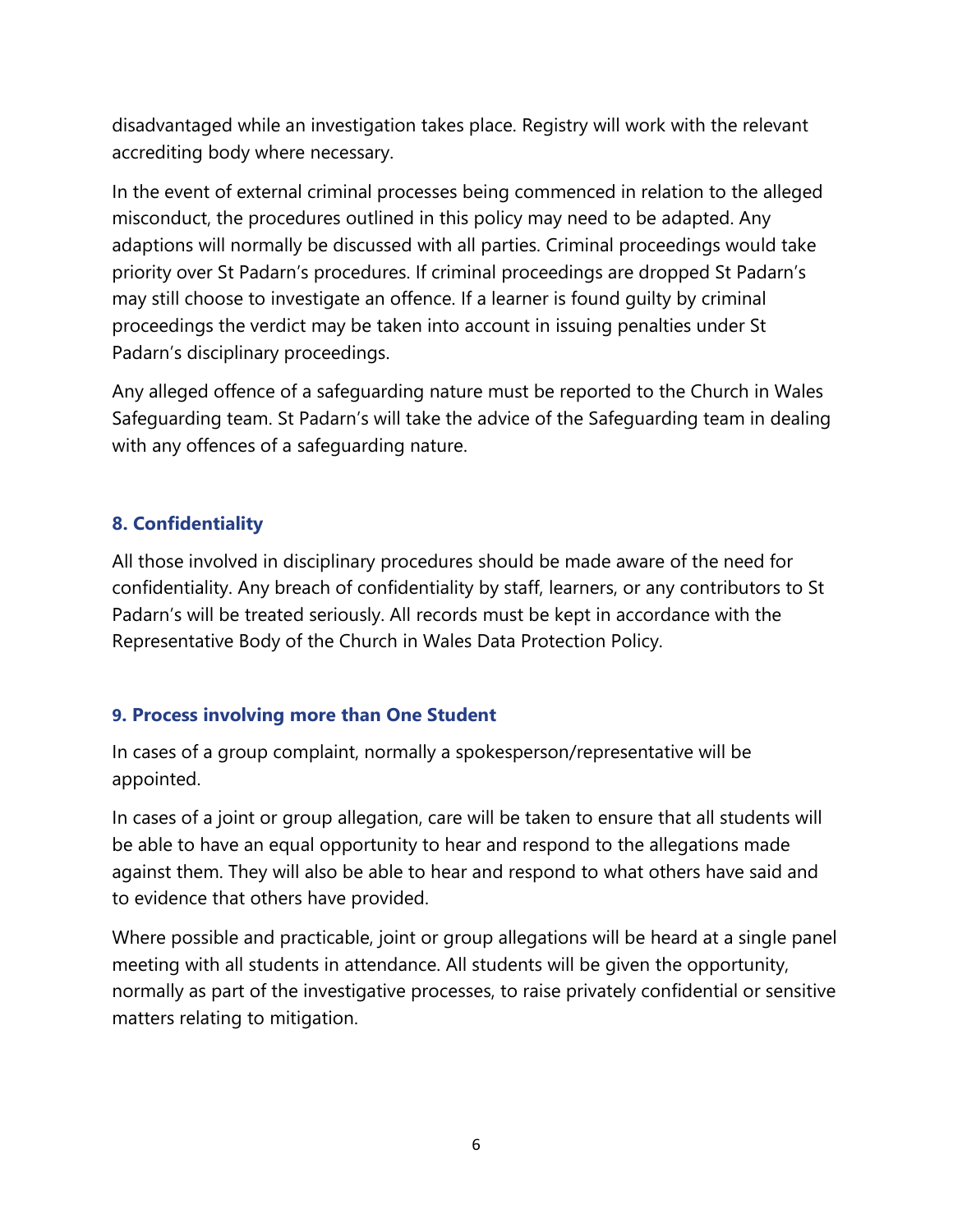Where it is not possible or practical to hold a single panel meeting for joint or group allegations, normally the same panel will consider the case against all students involved to ensure that there is a consistent approach.

Decisions cannot be reached by default in the case of joint or group allegations.

An outcome decision will be taken for each student individually, taking into account their particular circumstances and mitigating factors. However, there will be broad consistency in the penalty given to all students who commit the same offence in similar circumstances.

# **10. Process for Disciplinary Procedures**

Many breaches of rules are minor and can be dealt with most effectively by an informal conversation between the learner and the tutor responsible for the relevant programme. A note should be made of the incident and action taken on the learner's file, and removed after 6 months, if no further breaches occur. Repeated minor breaches of rules could lead to a formal disciplinary process.

Offences of a more serious nature should be reported formally to the Principal. The Principal will appoint a member of the senior staff to investigate the offence (Nominated Officer).

The Nominated Officer would usually conduct an investigation within 10 working days of the offence being reported to determine whether there is a case to answer at a formal disciplinary hearing. The learner will be informed of the nature of the investigation, and that the outcome may be the invoking of disciplinary procedures. It is recognised that there may be some occasions when to ensure a fair outcome the investigation will take longer. In this case all parties should be kept informed of the reasons for the delay. The Nominated Officer will produce a report to be given to the Principal including evidence, and make one of the following recommendations:

- Take no action as there is no evidence of a breach of conduct
- Recommend that the matter be dealt with informally
- Recommend a disciplinary hearing

The Principal will ensure the appropriate course of action is taken. The learner will be notified of the course of action within 5 working days of the Principal receiving the report. Where the alleged offence has been committed by a learner on an accredited course, the accrediting institution may also need to be informed.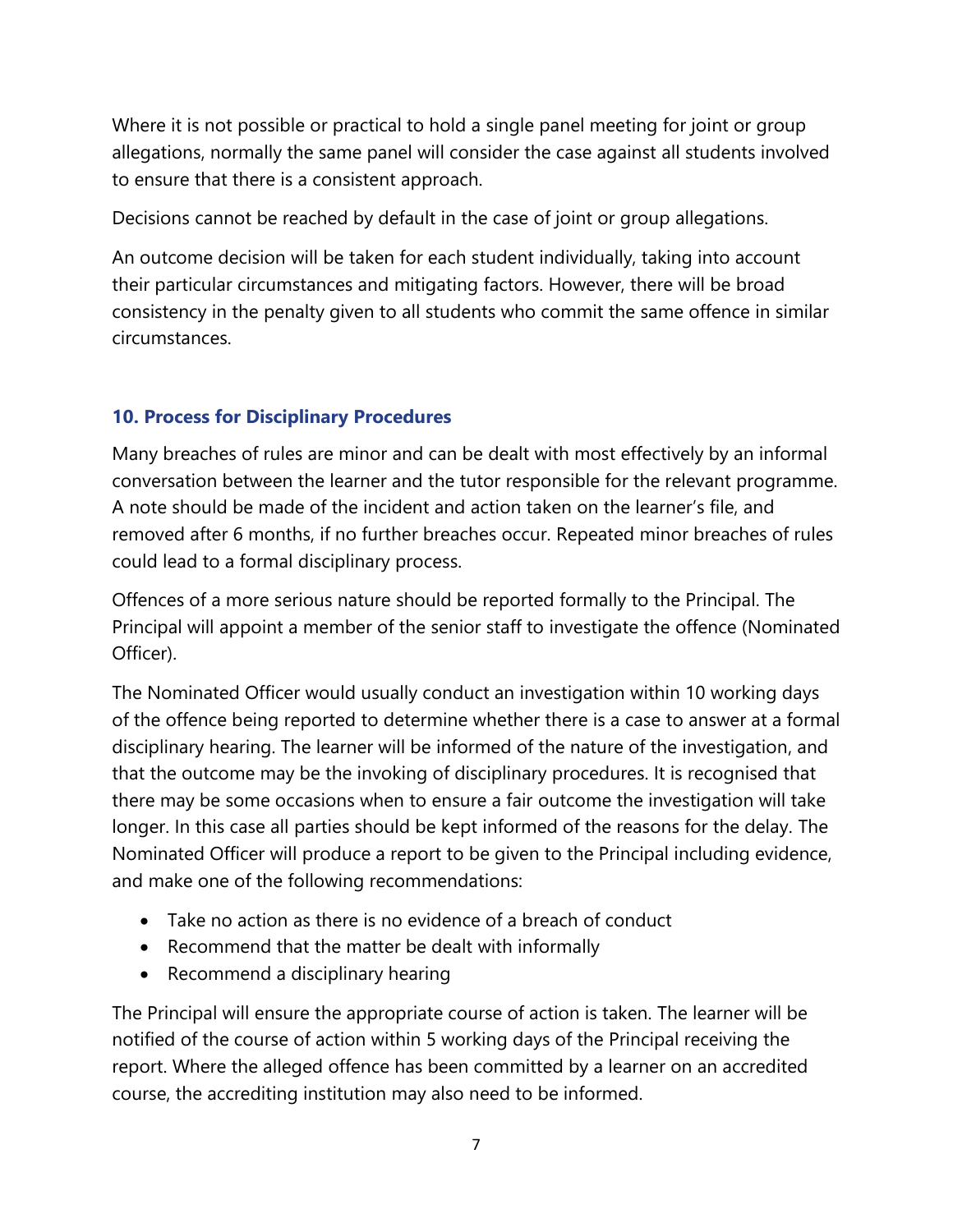If after investigation the Nominated Officer comes to the conclusion that the allegation was malicious then disciplinary proceedings may be initiated against the person making the allegation.

#### **11. Process for Disciplinary Hearings**

If a disciplinary hearing is to be held the Principal will appoint an appropriate senior member of staff to chair the disciplinary hearing.

The learner will be given written notification of the disciplinary hearing, no fewer than 5 working days in advance of the hearing (unless an earlier date has been mutually agreed). This notification will include:

- The specific nature of the issue
- The date, time, and place of the formal hearing
- That the learner may be accompanied by another learner, member of staff or chaplain
- A copy of the disciplinary policy
- Information about the evidence against them, and who will be at the hearing
- That the learner may call witnesses or provide evidence. This information must be submitted to the chair at least 36 hours prior to the hearing. The number of witnesses and any supporting documentation must be in proportion to the level of misconduct and be of a reasonable quantity. The chair reserves the right to refuse an unreasonable quantity of documentation or number of witnesses.
- If a new matter that the learner is unaware of is raised at the hearing the learner will have 48 hours after the hearing to submit any additional documentation to the chair for consideration as part of the decision-making process.
- A named member of staff not previously associated with the case, the Nominated Officer who carried out the investigation and a note taker will normally attend.
- Appropriate arrangements will be made to meet any special needs.

Recognising the dispersed nature of St Padarn's learners, and that most are part-time, location and circumstances of the learner will be taken into account when deciding on the date, time, and venue for the hearing. In some circumstances a hearing may be held by electronic means.

If a learner does not attend the hearing without good cause, a decision may be taken in his/her absence.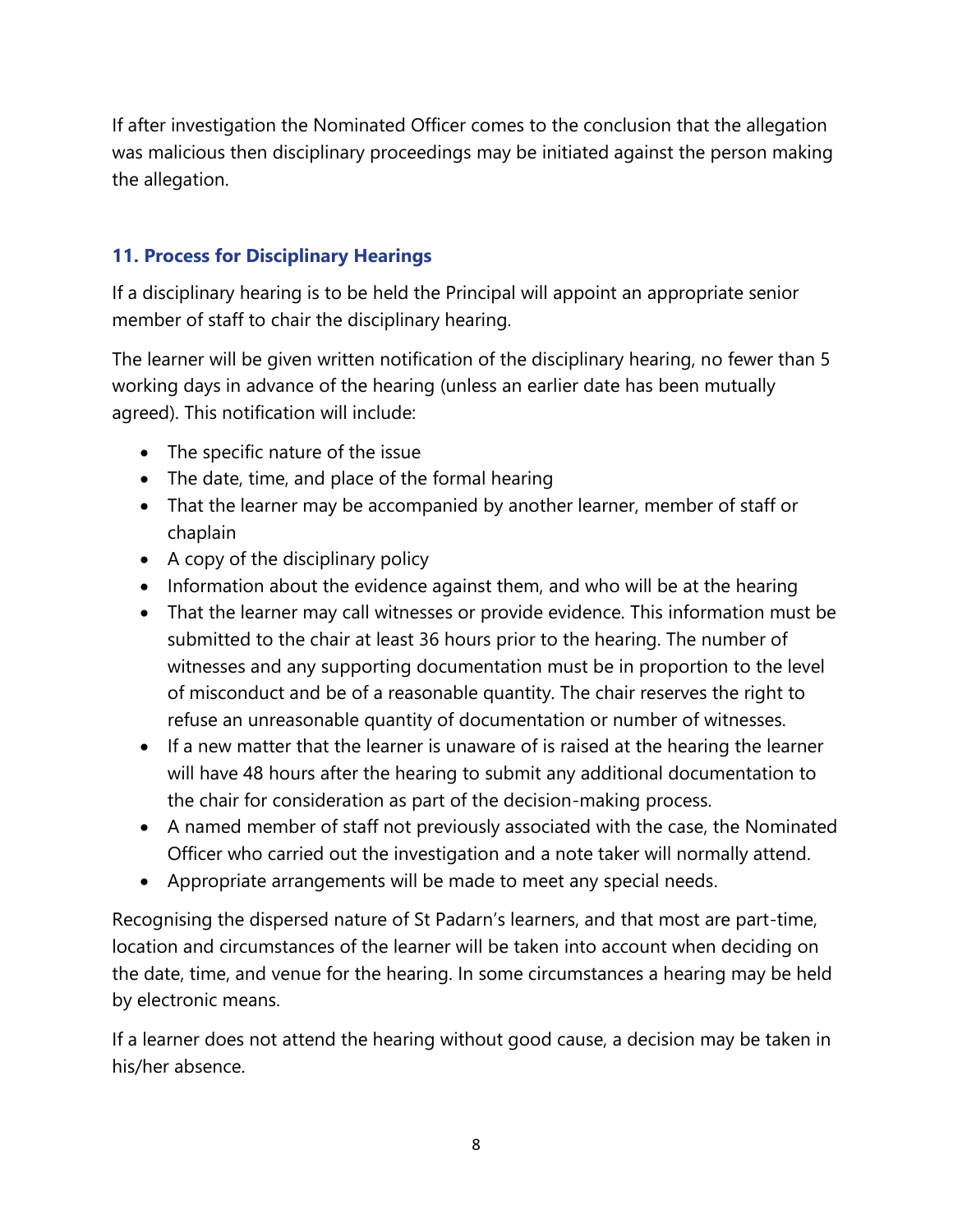#### **12. The Disciplinary Hearing**

The chair will explain the purpose of the hearing and go through the evidence, including any evidence given by witnesses in person. The learner will have the opportunity to set out their case and ask questions, present evidence, call relevant witnesses and to raise points about any information provided by witnesses.

The outcome of the hearing is normally communicated to the learner within five working days, unless agreed otherwise.

#### **13. Levels of Disciplinary Action**

After consideration of all factors, including any mitigating circumstances, the possible outcomes are as follows:

- **13.1 Written warning:** The details of the complaint and the actions the learner needs to take in order to improve conduct are communicated in writing. The learner will also be informed that a final written warning will be considered if there is no improvement. The warning is kept on file for 6 months.
- **13.2 Final written warning:** This is given if the offence is sufficiently serious, or if it is a repeated offence. The details of the complaint and the actions the learner needs to take in order to improve conduct are communicated in writing, and that if there is no improvement that the learner may be removed from the programme.
- **13.3 Removal from a Programme:** The Chair of the panel will present a report to the Principal on the findings of the hearing. Removal from the course will occur if the learner is found to have committed an act of gross misconduct, or if there is continued unsatisfactory conduct. The Principal may meet with the learner and his/her representative before making a final decision. After consideration, the Principal may implement the removal of the learner from the programme.

Where the programme is accredited by another institution, that institution will be informed, or involved with the decision, depending on the partnership agreement with that institution.

St Padarn's learners may be involved with more than one programme and it should be clear from which programme(s) the learner is being dismissed. For example, an